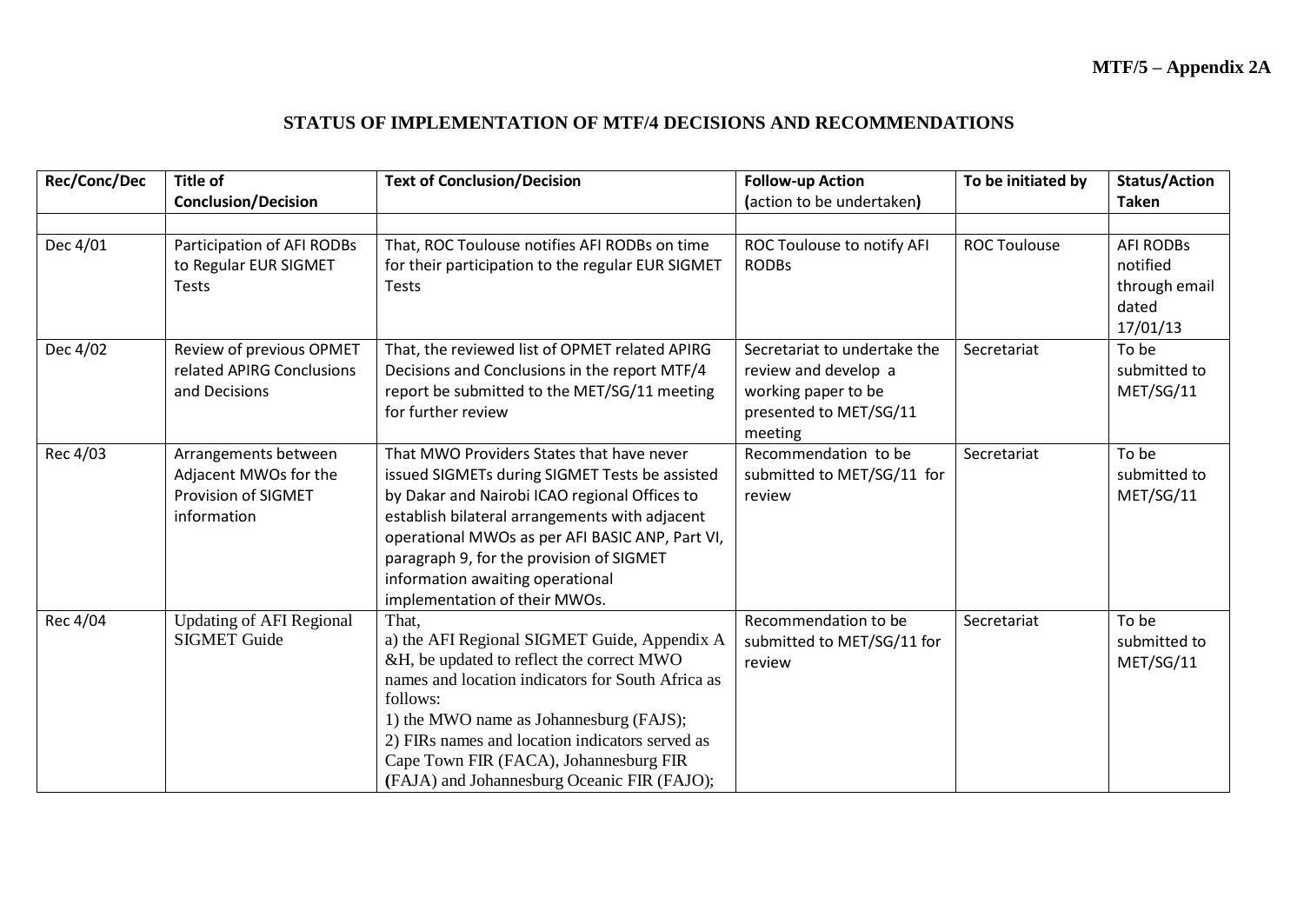|          |                                                                                       | b) The Secretariat update the Regional SIGMET<br>Guide to reflect the outcome of the global review<br>being carried out by the METWSG;<br>c) the heading in Appendix F to the AFI Regional<br>SIGMET guide be revised with a view to replace<br>the word "Standard" with the word "Procedures",<br>and<br>d) the amended SIGMET Guide given in<br>Appendix F to this report, be endorsed as the AFI<br>Regional SIGMET Guide Ninth Edition,<br>Amendment 3. |                                                                  |                                    |                                                       |
|----------|---------------------------------------------------------------------------------------|-------------------------------------------------------------------------------------------------------------------------------------------------------------------------------------------------------------------------------------------------------------------------------------------------------------------------------------------------------------------------------------------------------------------------------------------------------------|------------------------------------------------------------------|------------------------------------|-------------------------------------------------------|
| Dec 4/05 | Improving the annual<br>RODBs implementation<br>Status report                         | That, Dakar and Pretoria RODBs issue their<br>respective annual implementation status reports<br>based on the MTF, MET/SG and APIRG decisions<br>and conclusions related to the AFI RODBs                                                                                                                                                                                                                                                                   | Status reports to be<br>submitted by Dakar and<br>Pretoria RODBs | Dakar and Pretoria<br><b>RODBs</b> | Implemented                                           |
| Dec 4/06 | Updating of the list of AFI<br><b>AMBEX Focal Points</b><br>through invitation letter | That, the secretariat be invited to urge States to<br>ensure that the information regarding their AFI<br>AMBEX FOCAL Point in the Appendix G of the AFI<br>AMBEX Handbook is kept up to date by<br>responding to the invitation letter sent to them<br>every year                                                                                                                                                                                           | Secretariat to invite States<br>through State Letter             | Secretariat                        | Implemented<br>through the<br>Letter of<br>invitation |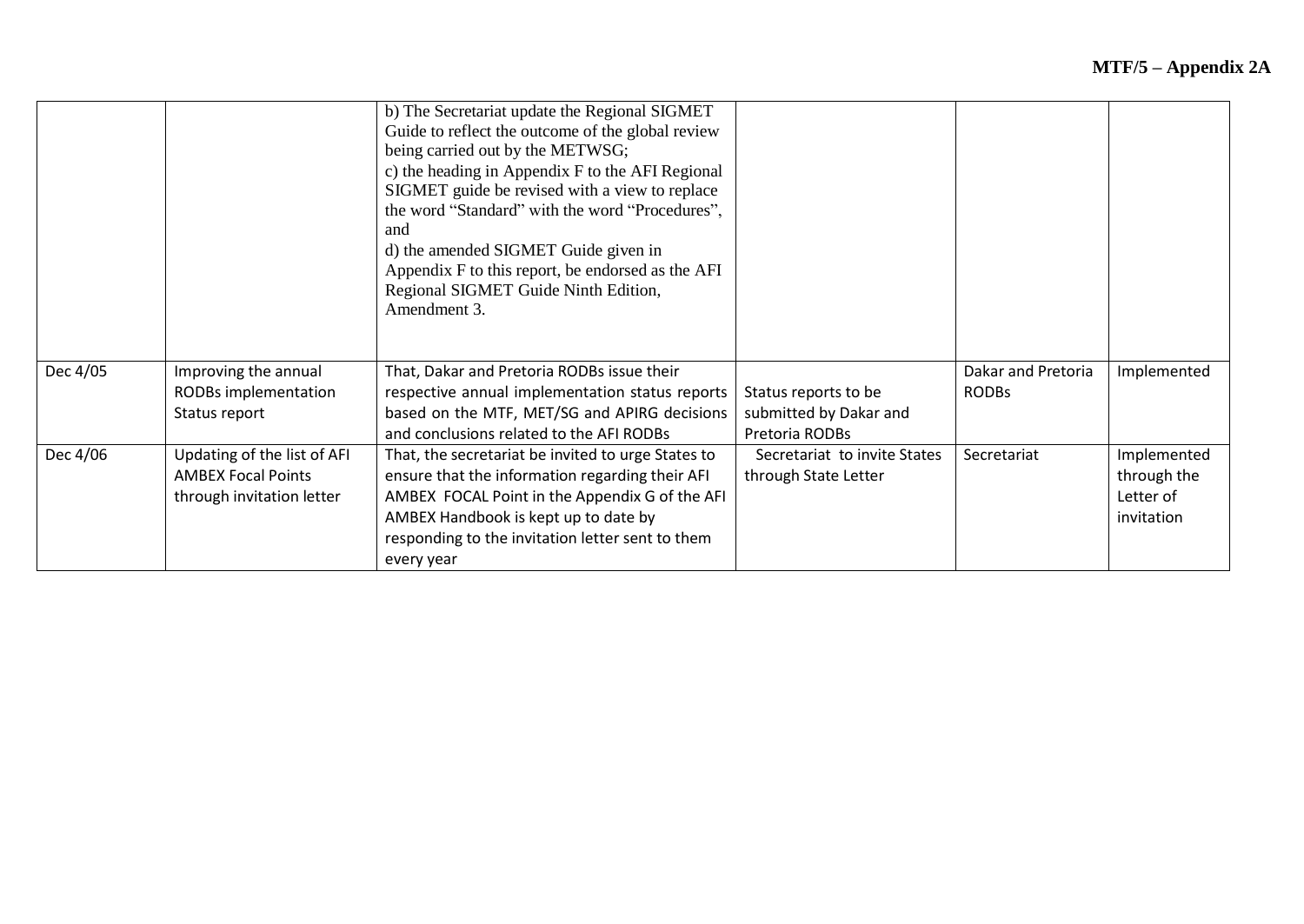## **MTF/5 – Appendix 2A**

| Dec 4/07 | Updating of the AFI AMBEX | a) | The secretariat be invited to             | The amendments to be | Secretariat | On going by   |
|----------|---------------------------|----|-------------------------------------------|----------------------|-------------|---------------|
|          | Handbook                  |    | 1. replace all reference to the satellite | undertaken by the    |             | the Core Team |
|          |                           |    | segment of the AFS, International         | secretariat          |             | on AMBEX      |
|          |                           |    | Satellite Communication System (          |                      |             |               |
|          |                           |    | ISCS/1 and ISCS/2) in the AFI AMBEX       |                      |             |               |
|          |                           |    | Handbook and other guidance               |                      |             |               |
|          |                           |    | material by "WIFS".                       |                      |             |               |
|          |                           |    | 2. Update paragraph 2.5.2 of the          |                      |             |               |
|          |                           |    | AMBEX HB to reflect that both AFI         |                      |             |               |
|          |                           |    | RODB have implemented internet            |                      |             |               |
|          |                           |    | based facilities for retrieval of         |                      |             |               |
|          |                           |    | OPMET information, and include            |                      |             |               |
|          |                           |    | URLs accordingly                          |                      |             |               |
|          |                           |    | 3. Remove the word "as necessary" in      |                      |             |               |
|          |                           |    | paragraph 8.3.4 of the AMBEX HB           |                      |             |               |
|          |                           |    | and                                       |                      |             |               |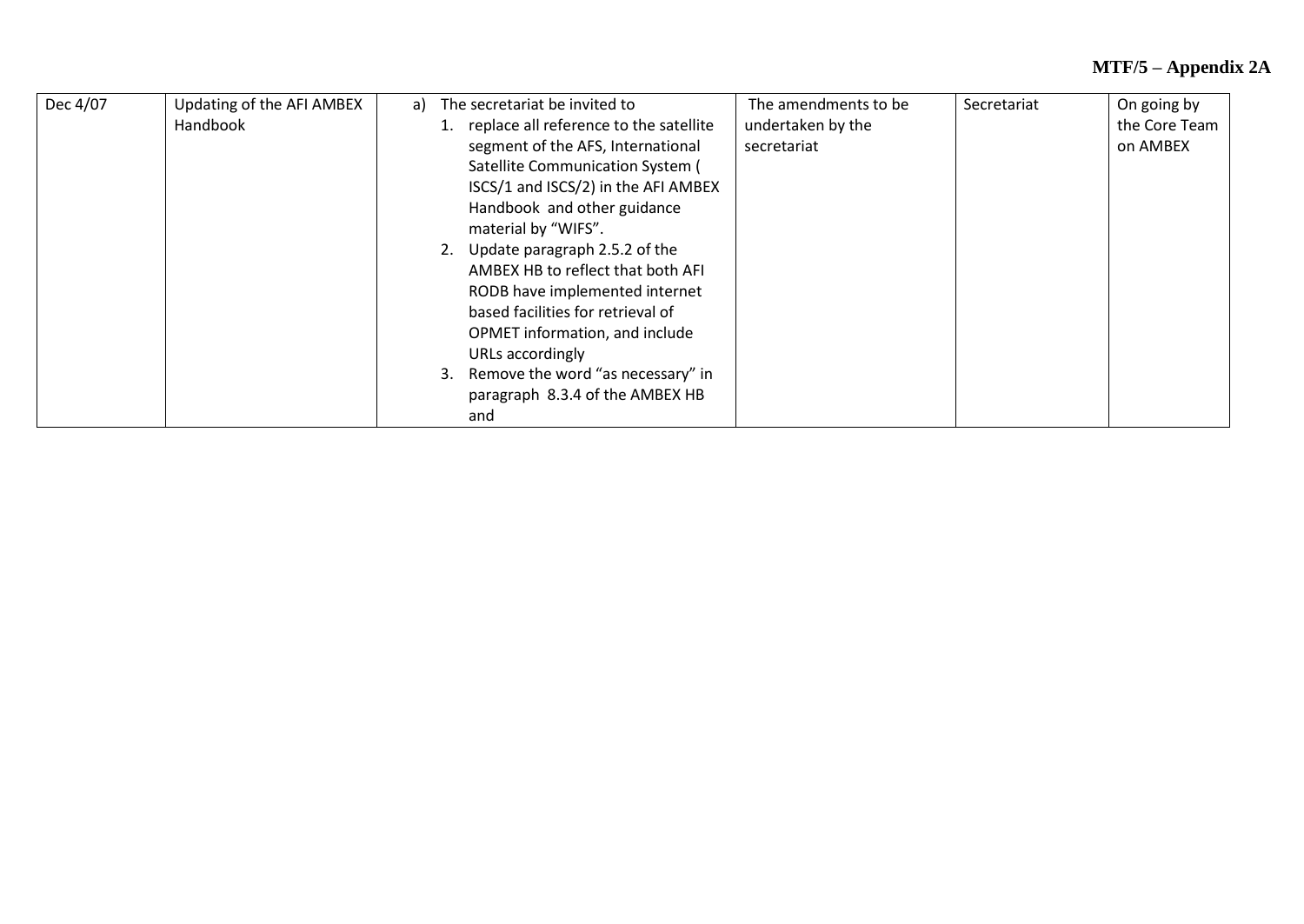|          |                                                                                                   | 4. Undertake the editorial corrections<br>to the AMBEX HB                                                                                                                                                                                                                                                                                              |                                                                 |             |                                    |
|----------|---------------------------------------------------------------------------------------------------|--------------------------------------------------------------------------------------------------------------------------------------------------------------------------------------------------------------------------------------------------------------------------------------------------------------------------------------------------------|-----------------------------------------------------------------|-------------|------------------------------------|
| Dec 4/08 | Establishment of a core<br>team to review the AMBEX<br>Scheme                                     | That, a core team composed of the secretariat,<br>France, Nigeria, Senegal, South Africa and<br>ASCENA be established to review the AMBEX<br>Handbook by taking into consideration the<br>requirements expressed in the AFI MET FASID<br>Tables and improve the exchange scheme and<br>report to the Task Force on time for the MTF/6<br>meeting       | Secretariat to remind States<br>through email<br>correspondence | Secretariat | Core team<br>established           |
| Rec 4/09 | Monitoring of OPMET<br>bulletins in coordination<br>with ROC Toulouse                             | That, the monitoring done by RODBs Pretoria<br>and Dakar and ROC Toulouse be harmonized to<br>ensure that the same bulletins headers, as<br>described in the AFI AMBEX HB, be monitored at<br>all these facilities for comparison and continuous<br>improvement                                                                                        | Recommendation to be<br>submitted to MET/SG/11 for<br>review    | Secretariat | To be<br>submitted to<br>MET/SG/11 |
| Rec 4/10 | Increasing the availability of<br><b>OPMET</b> information to<br>users in AFI and ICAO<br>regions | That, AFI Bulletin Compiling Centers (BCCs)<br>and National OPMET Center (NOCs) Provider<br>States:<br>a) take note of their responsibilities regarding the<br>compilation of AFI OPMET Bulletins and<br>initiation of OPMET data respectively as<br>described in the AFI AMBEX HB, and<br>b) be invited to implement the AMBEX scheme<br>accordingly. | Recommendation to be<br>submitted to MET/SG/11 for<br>review    | Secretariat | To be<br>submitted to<br>MET/SG/5  |
| Rec 4/11 | Implementation of Special<br>air reports                                                          | That States be reminded of :<br>a) their responsibilities regarding the<br>dissemination of Special Air Reports and<br>implementation of related existing mechanisms;<br>and<br>b) ATS units of their responsibilities for obtaining<br>dissemination of Special Air Reports to their<br>associated MWOs.                                              | Recommendation to be<br>submitted to MET/SG/11 for<br>review    | Secretariat | implemented                        |
| Dec 4/12 | Finalizing the AFI OPMET<br>Data catalogue                                                        | That, Dakar and Pretoria RODB finalizes the AFI<br>OPMET Data catalogue using Appendix 1 to the<br>SADIS User Guide and AFI FASID MET Table 1B on<br>time for the MTF/5 meeting.                                                                                                                                                                       |                                                                 |             |                                    |